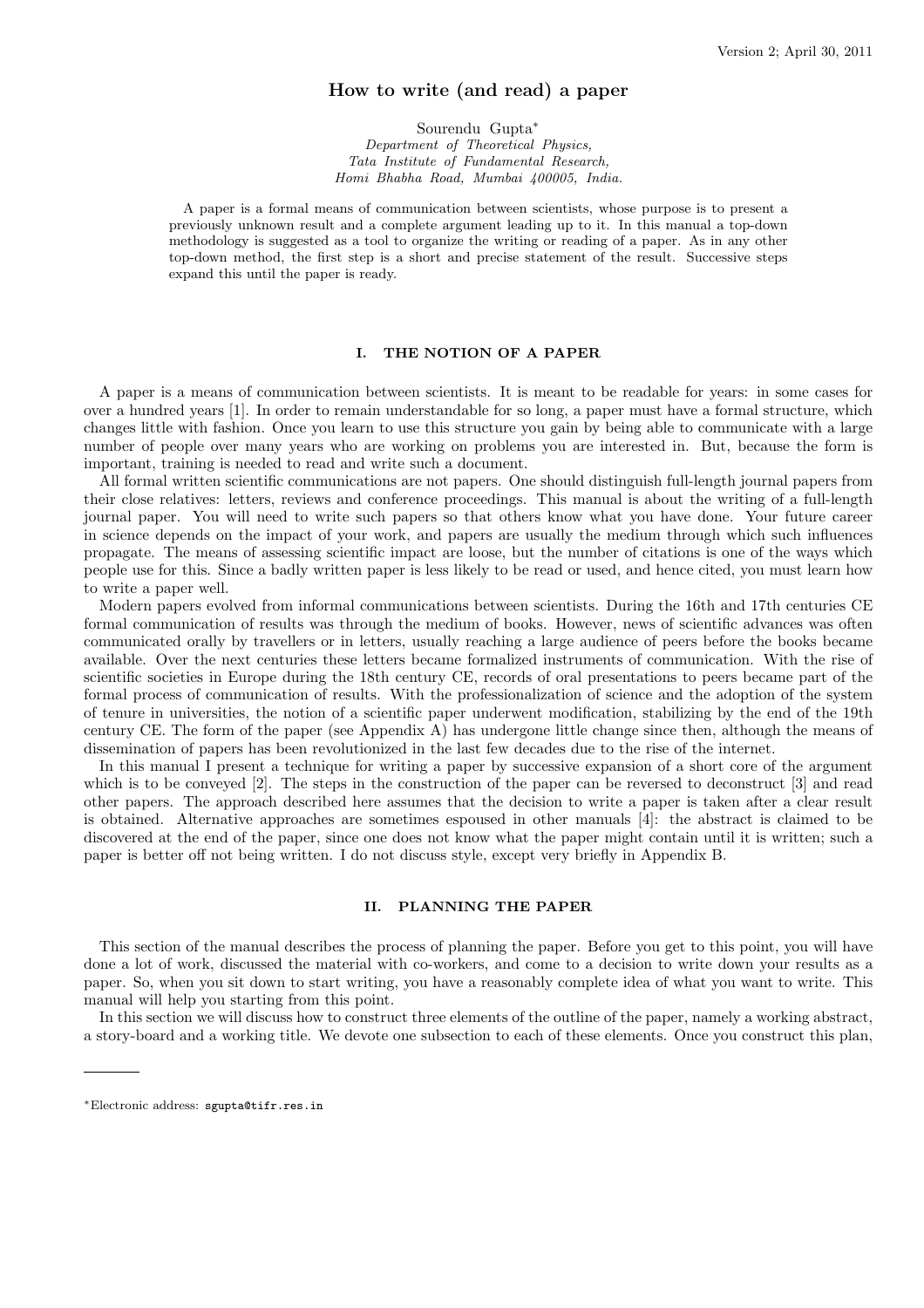it would help to discuss this with your co-authors to check whether they agree with the detailed plan. There could be changes at this stage, but eventually all authors will agree on a common outline.

The notion of an outline of a paper is also very useful when you read one. The process of extraction of an outline from someone else's paper is so useful that I give it a name— deconstruction. It turns out that deconstructing a paper is a good way to understand it in a top-down fashion.

### A. The abstract: the bare bones of the paper

When you start to write a paper you probably have a very good idea of what you want to say. It is good to put this down in brief, as a reminder to yourself, and your co-authors. If you have the good fortune to have co-authors, sometimes you may be surprised at how many differences can arise over what your main result is.

If you write this core of the paper in a formal way then you have something which is known as an abstract. This comes at the beginning of a paper. It is a short and self-contained summary of the contents. It is normal practice for many scientists to scan through lists of abstracts to check whether they are sufficiently interested in a paper to read it. So the abstract is very important.

An abstract has a brief statement of (a) the problem being addressed, (b) the methods used and (c) the main results. It is a good idea to start the act of writing a paper by writing an abstract. This makes you think about what the primary and secondary results of your paper are, and how they fit into a subject. This is the briefest outline of your paper, and must be done first. You may come back to it later and polish it, but start with this.

The statement of the problem should be completed in one or two sentences, but still be sufficiently detailed that the reader will understand what you are working on. The only way to reconcile these two opposing requirements is to make assumptions about what the reader knows. Do not insult the reader by explaining the obvious, but do not assume so much that only three people in the world can follow your paper. The same remarks hold for the description of methods. It must be completed in about one sentence, and must make sense to the target audience. If you have made changes to well-known methods, then mention that.

The bulk of your abstract, which must be concise, should be a description of your results. A good rule of the thumb is to make this description as long as the other two parts of the abstract put together, i.e., between two and four sentences. In order to do this, you really have to understand your work in its entirety, and distill the essence of it into the abstract. It is this process of thinking hard about your completed work which is important to the writing of the abstract, and a good paper.

If you have not analyzed the structure of a paper, then this is a good time to look hard at a few papers. No matter what the subject matter is, you will find that a modern paper begins with an abstract which has the three parts we described. Once you recognize this structure, it helps you to quickly understand what a paper is about. Here are a few examples. You can find and analyze more examples yourself.

#### 1. Example 1

 Serotonin (5-hydroxytryptamine or 5-HT) is thought to regulate neurodevelopmental processes through maternalfetal interactions that have long-term mental health implications. It is thought that beyond fetal 5-HT neurons there are significant maternal contributions to fetal 5-HT during pregnancy, but this has not been tested empirically. To examine putative central and peripheral sources of embryonic brain 5-HT, we used Pet1/ (also called Fev) mice in which most dorsal raphe neurons lack 5-HT. We detected previously unknown differences in accumulation of 5-HT between the forebrain and hindbrain during early and late fetal stages, through an exogenous source of 5-HT which is not of maternal origin. Using additional genetic strategies, a new technology for studying placental biology ex vivo and direct manipulation of placental neosynthesis, we investigated the nature of this exogenous source. We uncovered a placental 5-HT synthetic pathway from a maternal tryptophan precursor in both mice and humans. This study reveals a new, direct role for placental metabolic pathways in modulating fetal brain development and indicates that maternalplacentalfetal interactions could underlie the pronounced impact of 5-HT on long-lasting mental health outcomes.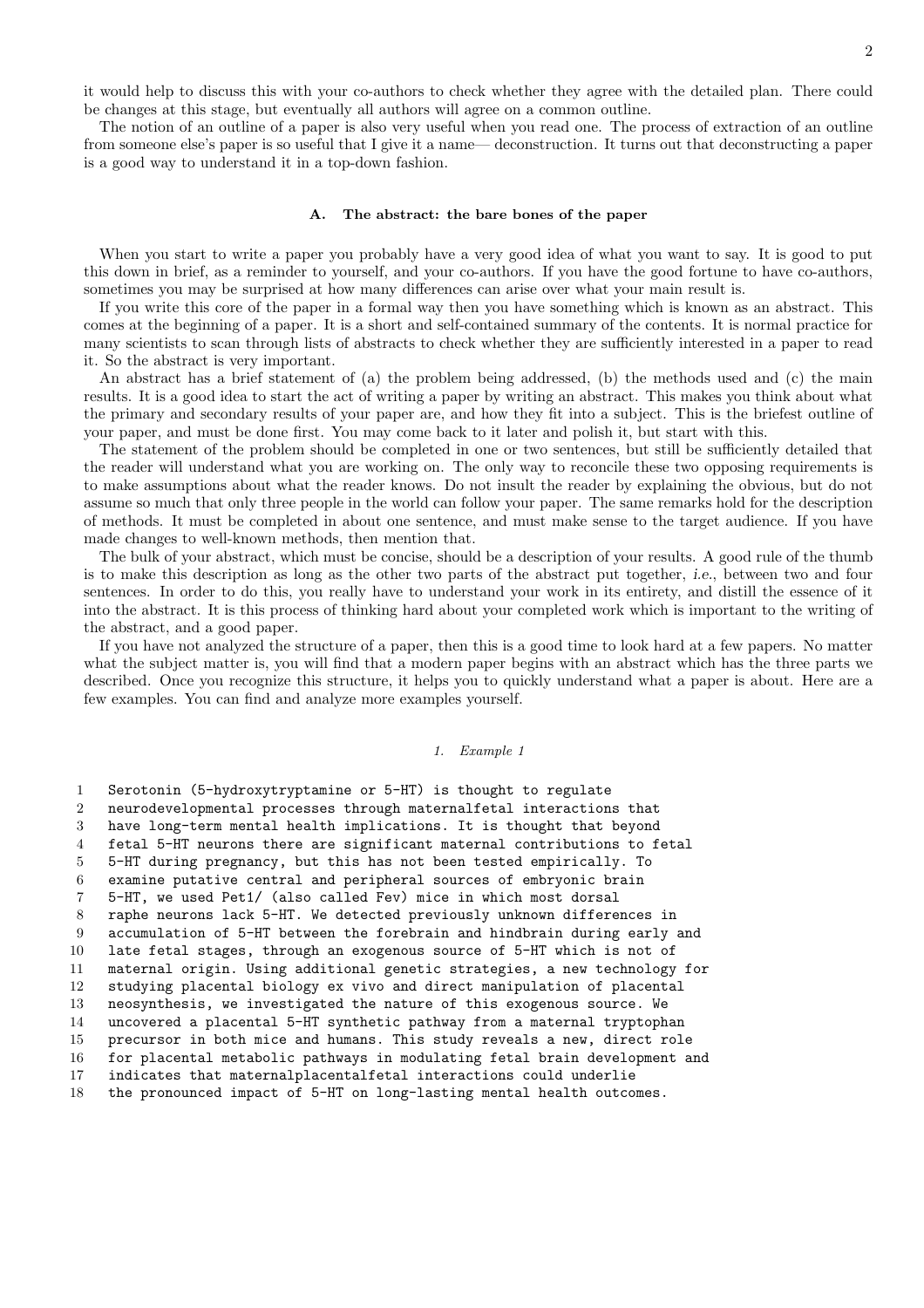This abstract of a paper on developmental biology [5] is a classic example of a modern abstract (the lines are numbered for ease of analysis). The first two sentences, ending in line 5, set out the context and the problem. In lines 6–8 one method is discussed and the results from this are given in lines 8–11. In lines 11–13 a second method is described and the results from this are given in lines 13–15. Finally, the last sentence describes the overall conclusion of the paper.

#### 2. Example 2

 We present distance measurements to 71 high redshift type Ia supernovae discovered during the first year of the 5-year Supernova Legacy Survey (SNLS). These events were detected and their multi-color light-curves measured using the MegaPrime/MegaCam instrument at the Canada-France-Hawaii Telescope (CFHT), by repeatedly imaging four one-square degree fields in four bands. Follow-up spectroscopy was performed at the VLT, Gemini and Keck telescopes to confirm the nature of the supernovae and to measure their redshift. With this data set, we have built a Hubble diagram extending to z=1, with all distance measurements involving at least two bands. Systematic uncertainties are evaluated making use of the multi-band photometry obtained at CFHT. Cosmological fits to this first year SNLS Hubble diagram give the following results : Omega\_M = 0.263 +/- 0.042(stat) +/- 0.032 (sys) 14 for a flat LambdaCDM model; and  $w = -1.023 + (-0.090(stat) + (-0.054(sys))$  for a flat cosmology with constant equation of state w when combined with the constraint from the recent Sloan Digital Sky Survey measurement of baryon acoustic oscillations.

The first sentence states the problem tackled in the paper. In lines 3–12 one finds a statement of the methods used. The rest of the abstract is essentially about the results. This abstract comes from an influential paper in astrophysics [6] which collected more than 1000 citations in 5 years.

### 3. Example 3

 If high energy heavy ion collisions lead to the formation of a hot quark-gluon plasma, then colour screening prevents cc binding in the deconfined interior of the interaction region. To study this effect, the temperature dependence of the screening radius, as obtained from lattice QCD, is compared with the J/psi radius calculated in charmomium models. The feasibility to detect this effect clearly in the dilepton mass spectrum is examined. It is concluded that J/psi suppression in nuclear collisions should provide an unambiguous signature of quark-gluon plasma formation.

This paper is another citation classic [7], with well over 1000 citations. It is also a classic example of a very clear abstract. The first sentence sets out the problem, the second the method, and the last two sentences give the results and conclusions.

# 4. Example 4

- In a framework of the renormalizable theory of weak interaction, problems
- of CP-violation are studied. It is concluded that no realistic models of
- CP-violation exist in the quartet scheme without introducing any other
- new fields. Some possible models of CP-violation are also discussed.

This is a remarkably elegant abstract from a paper which won its authors a Nobel prize [8]. Three brief sentences make up the three parts. The first sentence is the statement of the problem. The second and third sentences set out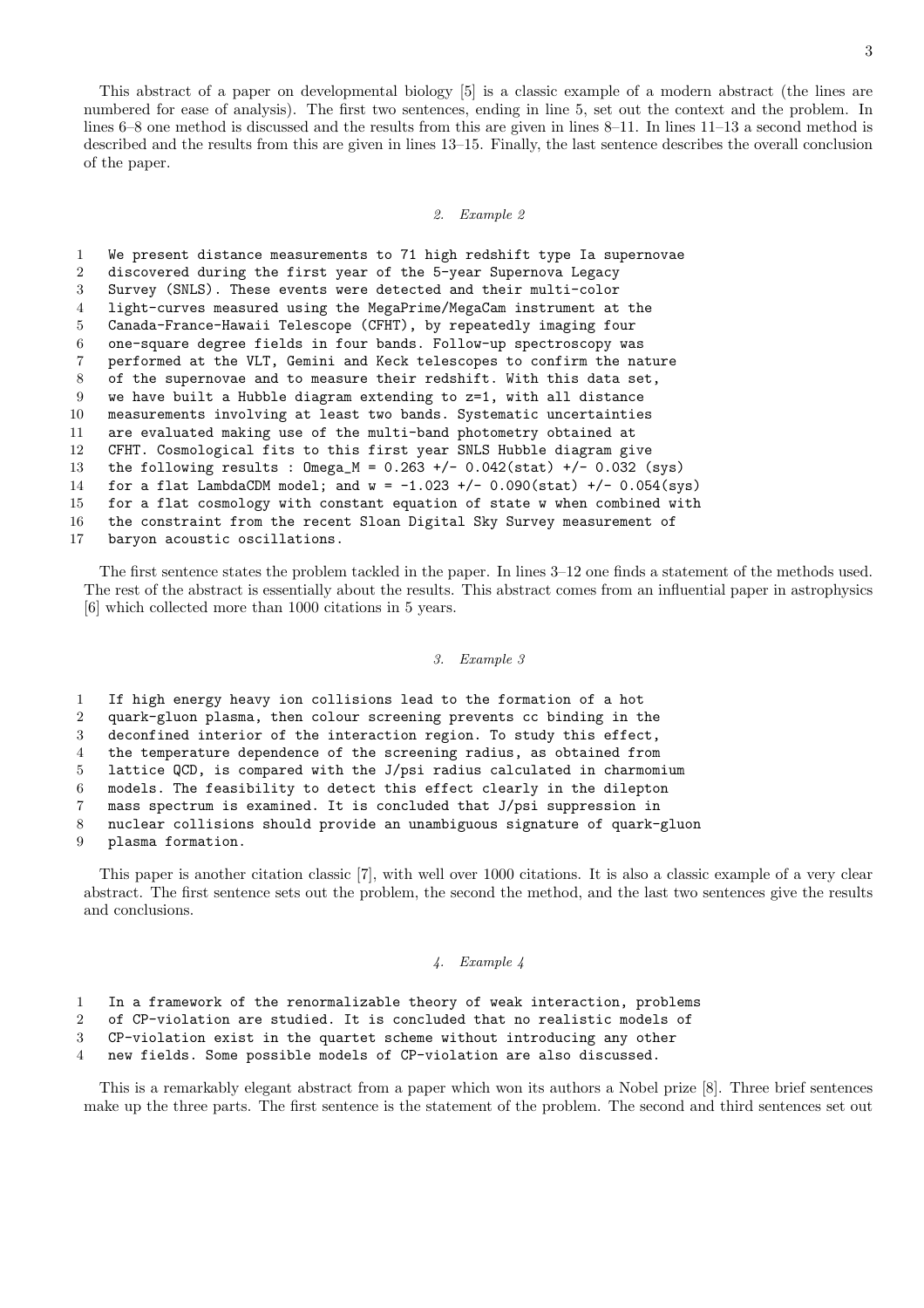the conclusion. The part of the second sentence after the word 'exist' (see line 3) is the statement of the method! The method used is quantum field theory, but that phrase, and many others are never used. Such elegance and extreme compression is made possible by a superb understanding of the audience.

## B. The title: advertising your result

Once you have an abstract, you must compress it further into a title. The title should accomplish two things first, it should say something about the scientific context, and, second, it should say something about the result. The title is like the slogan in an advertisement, so it pays to have an accurate and catchy title. Remember also that your paper will later be found through database searches, so you should try to include in the title one or two keywords which you think people might search by. You may revise your title at later stages, but do begin with a working title. Here are examples of titles, good, bad, and ugly—

- "A Model of Leptons" [9] implies the context leptons and promises the description of a model. This is a superb advertisement for the solution of an outstanding problem which won a Nobel prize. Almost half a century later, we can only improve the title by changing "A" to "THE".
- "Preparation of fatty acid methyl esters and dimethylacetals from lipids with boron fluoridemethanol" [10] has a detailed description of the context and implies that the novel element of the paper is a method of preparation. This is not a bad title, since it does its job correctly, but so clumsy that I find it a little ugly.
- "The Large N limit of superconformal field theories and supergravity" [11] just gives the context. It is a bad title for a work that has been one of the most influential in string theory.
- "Measurements of Omega and Lambda from 42 high redshift supernovae" [12] gives the context of high redshift supernovae with the result advertised as measurements of Omega and Lambda. The title works, and is both accurate and compressed enough that it is good.

# C. A story-board: organizing the argument

Now that you have decided which part of your research your paper will highlight, it is time to start putting the material together. Before you do any writing, it is good to organize your thoughts in some more detail. Film makers have the notion of a story-board which sets out the script pictorially; this allows them to easily move elements around until one has the best possible way of telling the story. This technique can be adapted to writing a paper— make your material take the place of pictures in a story-board.

This is easiest to do if you have lots of data. If you do, then elements of the story-board are figures and tables. During the course of your work you must have compiled some of these. Sit down with the complete set of figures and tables that you have, look at the abstract, and decide which ones illustrate your main conclusions. The story-board works very well even if your work is highly theoretical. In that case you probably have a lot of equations. Select the important ones for your story-board. Perhaps you have theorems; then the statements of the theorem are what you should have in your story-board. Sometimes it is useful to take small phrases, such as section titles, as part of the story-board. No matter what, think hard and long about what you would like to display on the story-board— these will be the highlights of your paper. Finally, when you have everything that you need, make sure that your notation is consistent and easy to follow.



FIG. 1: Examples of pictorial representations of some highly influential ideas in science: (a) the double-helix structure of DNA [13], (b) certain integrals which arise in the treatment of the quantum theory of light and matter, now called Feynman diagrams [14], and (c) the causal structure of space-time, now called Penrose diagrams [15].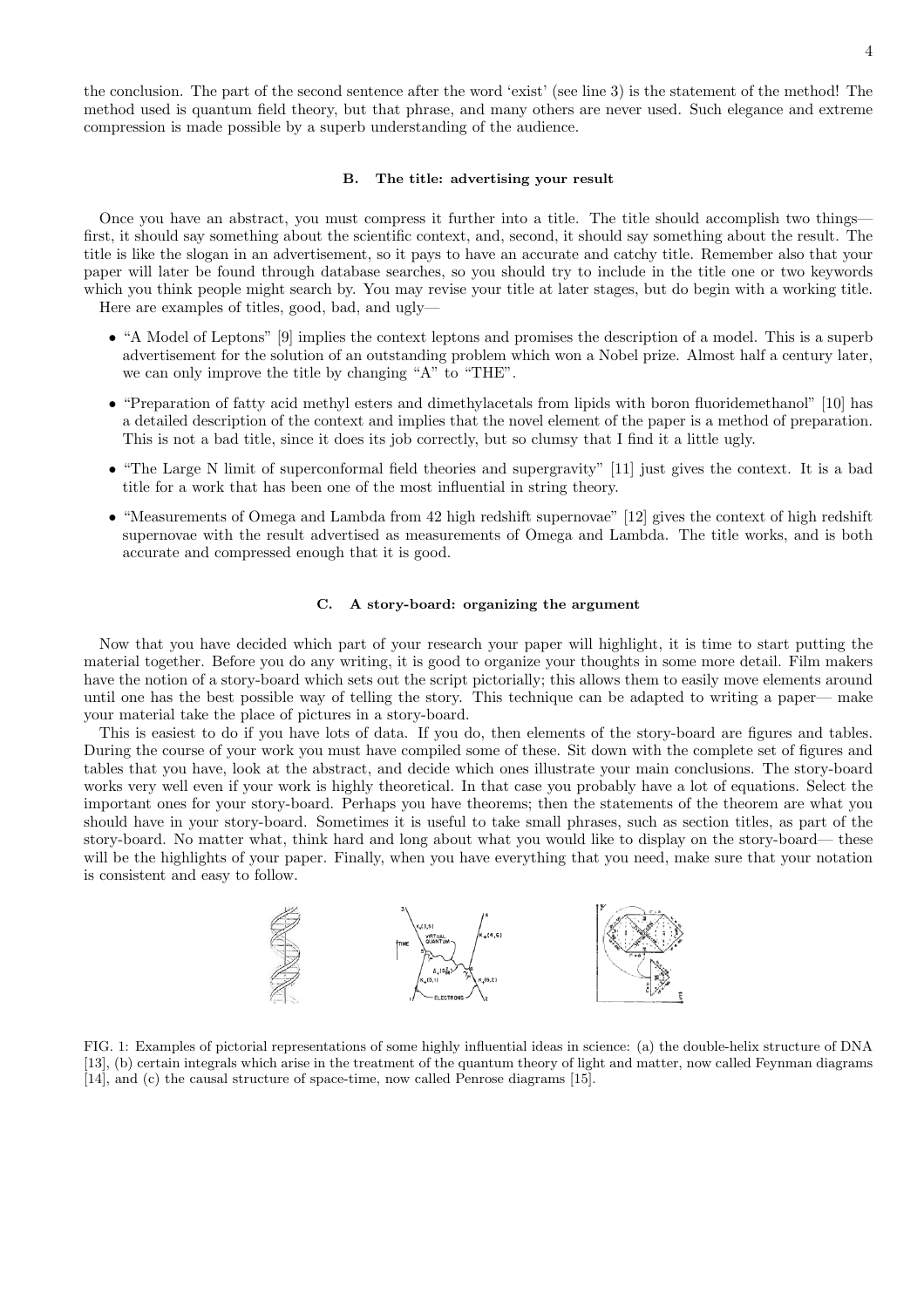No matter how abstruse your result is, think hard about developing a pictorial representation of your primary conclusions. This is always helpful. Try to keep this final figure as nearly self-explanatory as possible, so that the main idea is clear even to people who do not read your paper carefully. Do not clutter the figure: make it convey the single most important idea. In the best of cases it will be imported by other people into their talks, become parts of reviews, and eventually become a cultural icon (like the some of the images in Figure 1). However, even if your figure does not reach the rarefied heights of cult status, time spent thinking of a good pictorial way to put across your main result is never wasted.

Once you have the elements of your story-board, shuffle them around to tell a clear and logical story. When you are satisfied, it is time to consult your co-authors with the working abstract, working title, and your story-board. Lively and interesting discussions usually ensue at this point, and often result in changes. At the end of this process of discussion you will have have an abstract, title, and story-board which all the authors agree on.

Film studios often have a first cut of a film which is shown to a small and selected audience. Their reactions are factored into the editing which results in a final cut. It is good to adapt this practise to your paper. Once you have a story-board which has the approval of your co-authors, try to give a seminar to your research group or department which uses the sequence you developed for the story-board. Feedback from your immediate colleagues can help you to rearrange the story-board in a more effective way. While preparing for a seminar you will find that the story-board is the seminar.

The rest of the job of writing will eventually reduce to connecting up the elements you put on the story-board. That is what we will take up in the next section.

#### D. Reading a paper by deconstruction

The true test of a good tool is that it can be easily adapted to a slightly different purpose. The tool that we have built to write a paper certainly can be adapted immediately to construct a seminar based on your work. Less obviously, it also allows you to read a paper.

When you are confronted with a new paper, you already have a title and an abstract in front of you. In the previous sections we have seen how easy it is to parse these objects into their constituent parts, even if you know nothing of the subject. As a result, you know a little about the context of the paper, the method used and the main results obtained.

Now you want to go a little deeper and get an overview of the flow of the argument presented in the paper. Unlike the analysis of the title and abstract, this step requires understanding. You do this by deconstruction, i.e., finding a story-board which made up the paper. Your story-board for the paper need not be the one that the authors used. However, if you read through the figures, tables and their captions, skim the formulae and their explanations, and read quickly through the conclusions, you will be able to construct a plausible story-board for the paper. This is your first reading of any new paper.

Here are some papers which you might want to deconstruct—

- If you are trying to read quantum field theory you will need to read [16], which won its author a Nobel prize. The paper is about the modern reformulation of quantum field theory, and is replete with figures and equations. Try to put the figures together with key equations in order to make a story-board for the paper.
- If you have any interest in polymers, you will read [17] some time. The paper has several figures and many equations. It also has a few appendices. Try to extract from the paper a story-board. Does the abstract help you in constructing a story-board?
- If your work involves numerical simulations, then you will read, sooner rather than later, the method which was first reported in [18]. The paper has a small number of tables, figures and equations. What story-board can you make out of these?
- If you are professionally interested in cancer, you will need to read this significant paper in the understanding of this pathology [19]. The first third of the paper is full of figures. The remainder has no figures, tables or equations. Extract a story-board from this paper and see which elements of the paper can contribute to a story-board.

Practice in deconstructing a paper is a good skill to develop. It helps you to skim the contents of a paper at a level somewhat deeper than reading the abstract. With practice, the time you will need to do such a deconstruction will become rather small. Once your have deconstructed a paper which you need to read, you will immediately see how different parts hang together. This will help you to plan how much time you need to spend in reading different parts of the paper. When your skill at deconstruction improves, you will find that preparing to give a talk in a journal club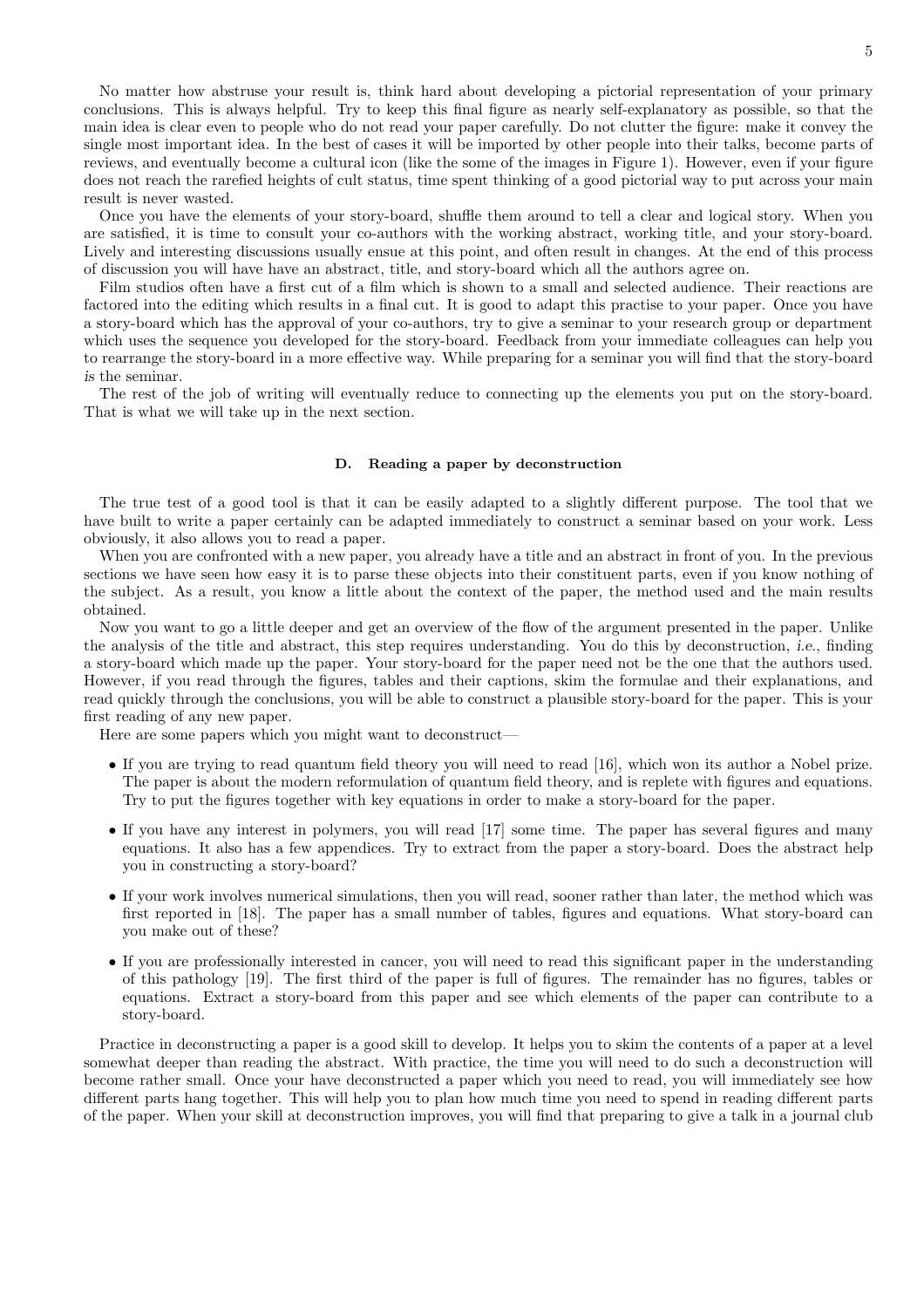becomes a breeze. Eventually you will see that in your own area of expertise you will seldom need to do more, and when you do, you will quickly see the parts of the paper which you need to study more deeply.

## III. WRITING THE PAPER BY SUCCESSIVE EXPANSION

When you have a detailed outline you are ready to proceed further and complete writing the paper by successive expansion. Already, in going from the abstract to the story-board you used the method of expansion to put in details. Now we push this single method further.

## A. Captioning the story board

After you have the outline ready, the first step in writing the paper is to put down captions for the figures and tables. There are four kinds of information which may be given in a caption, of which only the first is mandatory—

- A typical caption must have a general description of the object.
- There may be an explanation of the quantities shown, and a key which explains things like colour coding, special notation, etc..
- A caption may have a brief description of methods, or a reference to a more detailed explanation in the text or a citation.
- A caption may also point out some special feature of the data, or contrast it with some expectation (this part may have a reference to the text or a citation).

At the time you write the caption, the rest of the text is not yet written, so a reference to the text is a reminder to yourself that there is some explanation to be written down. Keep a list of such bits of the text: you will fill in these parts later. Here is where you also keep track of things like the notation which needs to be explained; put down such things in the list of bits described above. This is also the time at which you begin a separate bibliographic list, by putting in every citation that you need.

What about the story-board elements which are not figures or tables? Fill in brief details about these, like notation, special features, previous knowledge etc.. As you do this, build up the list of bits and the bibliography.

Finally, you may have put little phrases into your story-board. You could either write a small para expanding them a little, and in the process build up the list of bits and the bibliography, or you could add these items into the list of bits.

A word about citations: rest assured that many of your readers know the literature as well as you do, and some of them perhaps even better. Incomplete citations will lead them to believe that you are re-inventing the wheel. Cite everything which is important and relevant so that the reader knows that you know the state of the art, and that when you claim a new result, then it is very likely to be genuinely new.

The rest of the paper will be the expansion of the list of bits, the bibliography, and writing the logic which leads from one figure to another. Before proceeding to those tasks, it would be good to do some case analysis of captions.

There is, of course, a technique to captioning. This means that even if you are not very good at it to begin with, you can learn and become an expert. In order to become a real expert, examine and analyze as many captions as you can. To start you off I have collected a few examples and commented on them below.

## 1. Example 1

1 Surface and deep expression of a mesoscale eddy. (A) Inferred geostrophic

2 velocities at the surface and the associated time series of sea-level 3 anomalies (SLAs) from November 2004 to May 2005. Two eddies pass during

4 this time period: one in February to March during the period of bottom

5 observations and a second from the end of April to May, just after

6 the period of near-bottom observations. (B) Map of SLA on 21 February

7 2005 when an anticyclonic eddy made impact with the study site (white

8 star). The track of the center of the eddy from birth on 10 September

9 2004 until exit from the study region on 1 May 2005, marked every 4 weeks

10 (black circles), is superimposed on the map.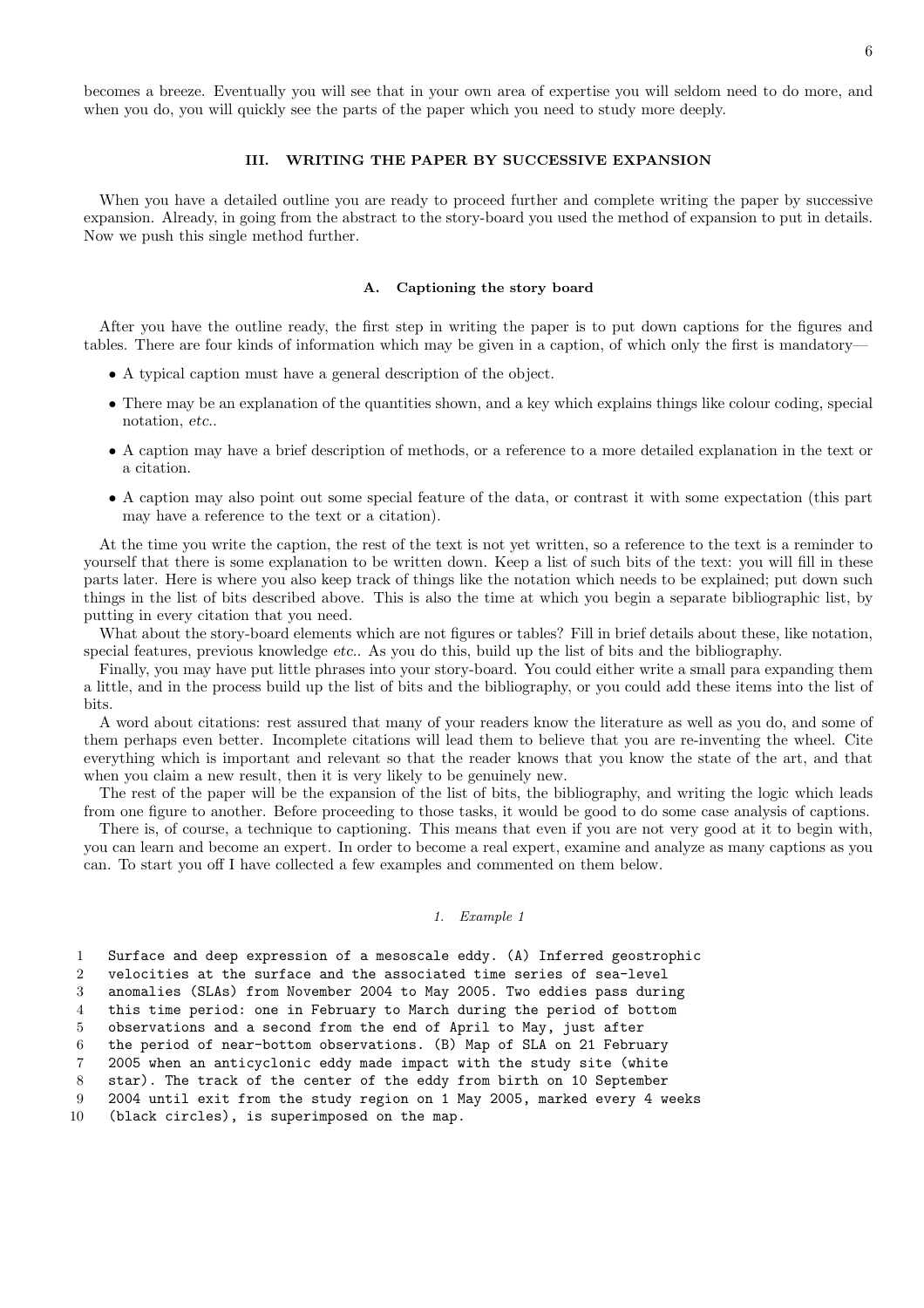This is a caption to a two-part figure from [20]. The first sentence is a general description of both. The first sentence for each part is a general description of that part. The second sentence in each part points out a feature of interest. The phrases "mesoscale eddy" and "near-bottom observations" are clearly elements which will be explained in the text, and therefore would be in the list of bits.

### 2. Example 2

```
1 Writhe distributions for lp = 50nm and lT = 74nm: PWLR(Wr) (green
```
2 dots), Pap(Wr) (red circles), and PWLC(Wr) (blue crosses). The chain

```
3 lengths are the following: (a) L = 2000nm, (b) L = 150nm, and (c) L
```
4 = 300nm. Note the different scales on the x-axis in the above figures.

This caption from [21] begins with a description of the content, and then gives a key to the figure. The second sentence gives supplementary information. The final sentence points out a feature of importance. The phrases "writhe", "PWLR" and "Pap(Wr)" will clearly be part of the list of bits.

#### 3. Example 3

1 Inferred tree of phylogenetic relationships among mormyrid species

2 and morphs. The phylogeny was estimated by Bayesian analysis of cytb

3 sequences (values at nodes are posterior probabilities). A sequence from

4 the closest outgroup to the Mormyridae (Gymnarchus niloticus) was used

5 to root the tree. Green branches represent a small exterolateral nucleus

6 (EL) and magenta branches represent an enlarged EL divided into anterior

7 and posterior subdivisions (ELa/ELp); we reconstructed ancestral states

8 using parsimony (see text). Gray outline represents electric organs with

9 electrocyte stalks, and black outline represents electric organs with

10 developmentally labile stalks, based on a previous study (2).

The caption from [22] starts with a sentence of general description. The second sentence describes the method and the remainder is a detailed instruction of how to read the figure and is equivalent to a key). Note the embedded references to the text and citations. Apart from these, the phrases "Bayesian analysis", "EL", "ELa/ELp" will also be in the list of bits.

# 4. Example 4

1 A self-reproducing automaton and a bacterium. (A) Von Neumanns logic. A

2 universal constructor (part A) constructs the hardware (part D) of the

3 offspring automaton according to the instruction I. The copier B makes

4 a copy of the software part of the offspring automaton, the instruction 5 tape I. Part A and part B are controlled by the regulatory part C. (B)

6 Phase contrast microscopy image of the division of an E. coli cell

7 (scale bar: 1 micro-m).

This caption extracted from [23] is another two-part figure. The first sentence is a general description of the two together. The first sentence of each part is a general description of that part. The remainder is a detailed explanation of the figure. The phrases "automaton", "universal constructor" and "copier" will be on the list of bits.

### 5. Example 5

|  |  |  |  |  |  | In this calculation it is unnecessary to choose an explicit set of |  |  |  |  |  |  |  |
|--|--|--|--|--|--|--------------------------------------------------------------------|--|--|--|--|--|--|--|
|--|--|--|--|--|--|--------------------------------------------------------------------|--|--|--|--|--|--|--|

2 coordinates q for the classical phase space. (Such a choice would be

3 very awkward in the nonlinear sigma model because of the nonlinearity

4 of the phase space.) It is enough to have a basis of tangent vectors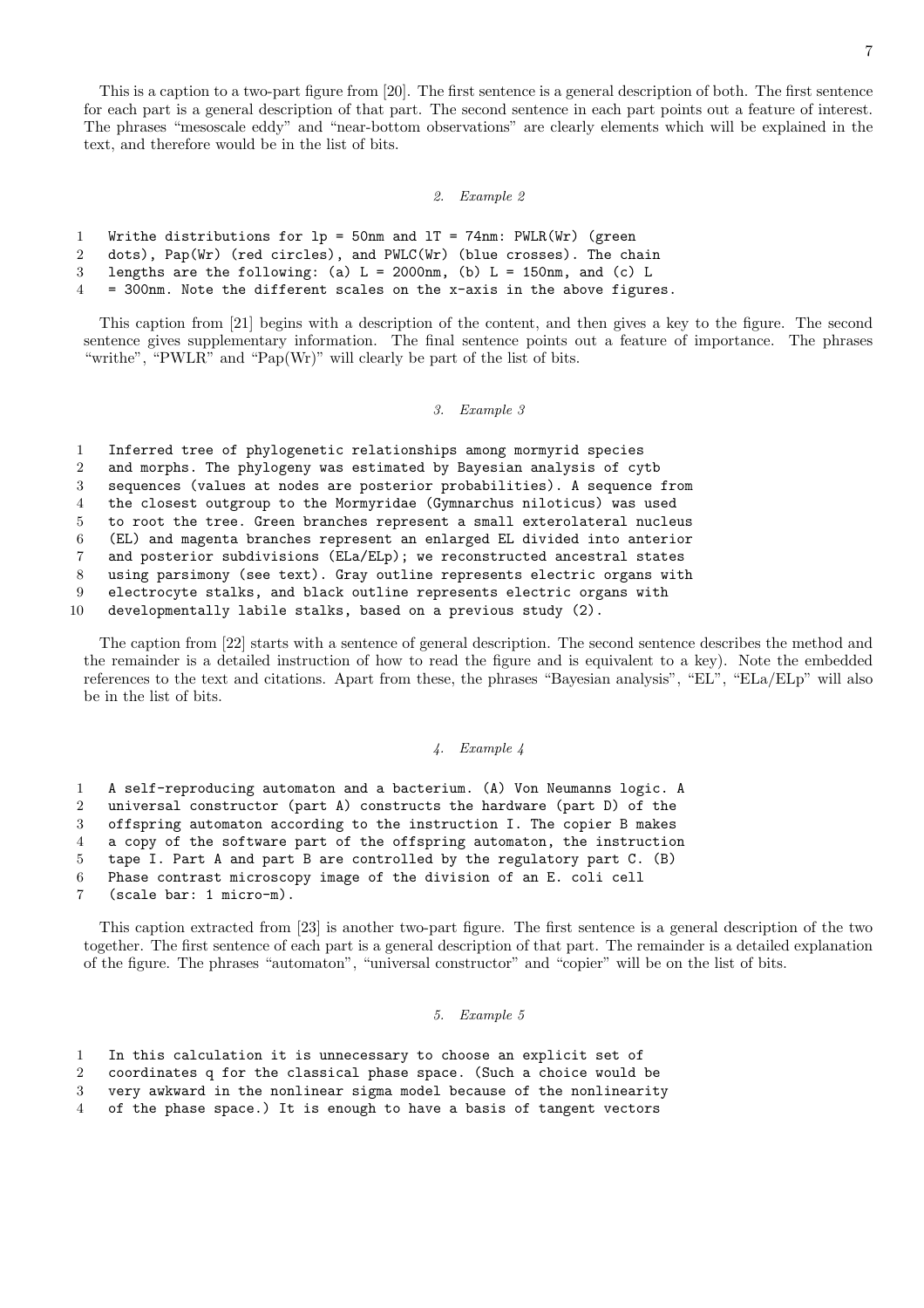```
5 to the phase space (analogous to the tetrad in general relativity). The
```
6 matrices F-tilde and F may be constructed relative to any such basis. In

7 the non-linear sigma model a very convenient basis of tangents to the

8 phase space are the matrices g-inverse times delta g. The matrix F must

9 act both on the Lie algebra index of g-inverse delta g and on sigma.

This paragraph from [24], which deals with a mathematical treatment of certain quantum field theories, serves the same purpose as a caption; it explains a certain computation which is displayed after this. The quantities  $\tilde{F}$ ,  $F$ ,  $\sigma$ and  $g^{-1}\delta g(\sigma)$  are clearly on the list of bits to be explained.

### B. The definitions and methods sections

These two parts are now straightforward. The first attempt to write these sections will start from the list of bits you have put together while writing the captions. Put together little explanations of each of these items. When your explanation is done, take the item off the list. This explanation could be a single sentence like "X was earlier defined in [citation C]" or a short paragraph of technical explanation. Unless you are developing a new subject from the ground up, most of the definitions are fairly standard, and you just need to cite the correct papers to point people at them. There may be just a few definitions which you need to extend or re-interpret in some way. Put these down carefully; add in the reasons for making these redefinitions. If you need to add new terminology to explain some of this stuff, then that goes into the list of bits remaining. When the list of bits is empty, you have explained everything that you need to.

This is the core of the definitions and methods sections. Go back and take a look at your story-board. Some of the elements there (equations, figures, tables) may be about methods. Move these into the methods section. Read through what you have written once more, polish it up if necessary, change the order to a more logical one, polish it up some more, and, before you know it you are done with a first draft of the definitions and methods sections!

### C. The results section

One of the best pieces of advice about writing papers that I received from my doctoral adviser was to leave the beginning to the end [25]. Do that. You already have the definitions and methods sections. If you leave out the introduction and the conclusions, then the rest of the paper is a set of observations leading from one result to another. Describe these in sequence. If a step in the argument needs a result established elsewhere, then add a citation to that paper.

The results section of your papers will build the core of your scientific reputation. The logical presentation of solid results, is what you should aim for, while pointing out what kind of care was taken to control unknowns and how loopholes in logic were plugged, You should also take on the role of a guide to your readers, as you take them on a tour of your story-board. You must explain why you stop at a certain element of the story, and then discuss that element in sufficient detail. Then you should point out where you will take them next, and why.

One of the most embarrassing things that can happen to you is that years after your wrote a paper, and when your interests have changed completely, someone comes up to you and asks you to explain one part of it. You could have forgotten that detail entirely, or you may need quite a bit of time to reconstruct that argument. To forestall such events, write down every step: concisely, of course, but without omission.

Interesting observations which are immaterial to the main development of your paper must go into footnotes or parenthetical paragraphs. Possibly the most famous such remark is the following sentence from the paper on the structure of DNA, "It has not escaped our notice that the specific pairing we have postulated immediately suggests a possible copying mechanism for the genetic material" [13]. Material of this sort should not interrupt the main flow of your argument.

#### D. The conclusions

When I was a young post-doc I was trying to convince a famous physicist that work which he had attributed to someone else was actually done earlier in one of my papers. He told me something which I've come to realize is true of many others, "When I read a paper, I go directly from the abstract to the conclusions". In doing this people may miss the exciting details, and the real nitty-gritty of research, nevertheless this is what some of them do. The reason is that the formal strcture of a conclusion allows them to take a dangerous short-cut to understanding.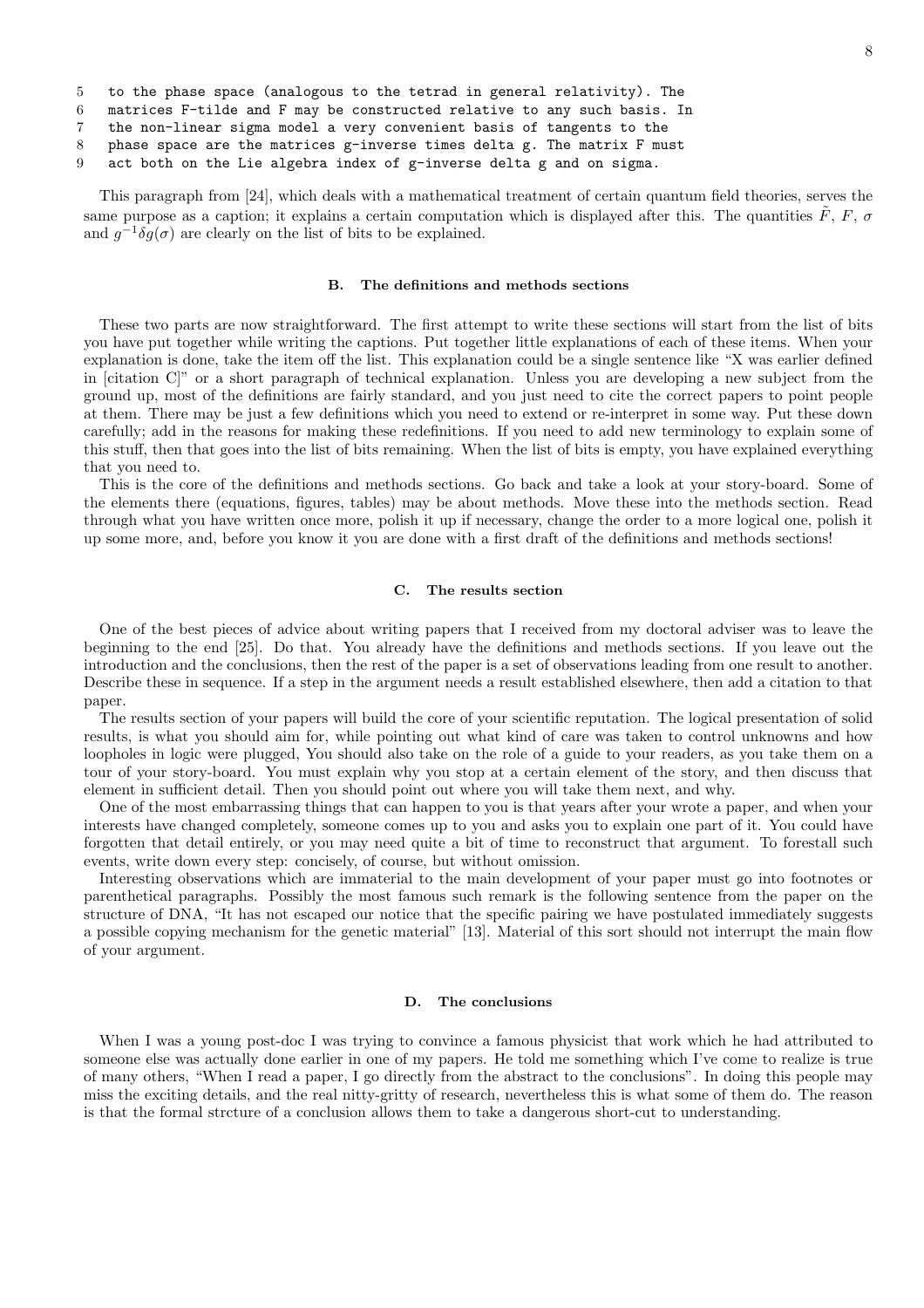The conclusion will contain a quick account of the logic of your arguments and can refer back to the main storyboard elements (tables, figures, equations and section headings). Some speculation is allowed here. Do not worry about being too outrageous. If you are, then the referee will surely point it out, unless your co-authors beat you to it.

Here is a typical modern concluding section from the paper which reported the first experimental realization of quantum teleportation (dubbed the "Beam me up, Scotty" experiment by newspapers) [26]. Note how the first two paragraphs mix an account of the results reported in the paper with suggestions for new directions of work. The last paragraph is entirely speculative.

 In our experiment, we used pairs of polarization entangled photons as produced by pulsed down-conversion and two-photon interferometric methods to transfer the polarization state of one photon onto another one. But teleportation is by no means restricted to this system. In addition to pairs of entangled photons or entangled atoms, one could imagine entangling photons with atoms, or phonons with ions, and so on. Then teleportation would allow us to transfer the state of, for example, fast-decohering, short-lived particles, onto some more stable systems. This opens the possibility of quantum memories, where the information of incoming photons is stored on trapped ions, carefully shielded from the environment. 

 Furthermore, by using entanglement purification---a scheme of improving the quality of entanglement if it was degraded by decoherence during storage or transmission of the particles over noisy channels---it becomes possible to teleport the quantum state of a particle to some place, even if the available quantum channels are of very poor quality and thus sending the particle itself would very probably destroy the fragile quantum state. The feasibility of preserving quantum states in a hostile environment will have great advantages in the realm of quantum computation. The teleportation scheme could also be used to provide links between quantum computers.

 Quantum teleportation is not only an important ingredient in quantum information tasks; it also allows new types of experiments and investigations of the foundations of quantum mechanics. As any arbitrary state can be teleported, so can the fully undetermined state of a particle which is member of an entangled pair. Doing so, one transfers the entanglement between particles. This allows us not only to chain the transmission of quantum states over distances, where decoherence would have already destroyed the state completely, but it also enables us to perform a test of Bell's theorem on particles which do not share any common past, a new step in the investigation of the features of quantum mechanics. Last but not least, the discussion about the local realistic character of nature could be settled firmly if one used features of the experiment presented here to generate entanglement between more than two spatially separated particles.

#### E. The introduction

You are now ready to tackle the most challenging part of the paper— the introduction. This is the place where you point out the context of the paper and showcase your scholarship. There is a certain logic to a subject, and any new work rearranges that logic to some extent. The introduction is the only place where this very wide view of a subject appears. While well-written results and conclusions sections build your reputation amongst peers, well-written introductions influence newcomers to the field, and thereby seal your reputation. Remember Newton's remark about standing on the shoulders of giants. The introduction lets other people know whether you are comfortable on such a precarious perch, or tend to slip and fall. So give this your best shot, but only when you are done with the rest of the paper.

Here is an introduction I especially treasure [27]. In a four paragraph communication, not quite a paper, and shorter even than most letters, the authors first set out the context of the work brilliantly. At this extreme level of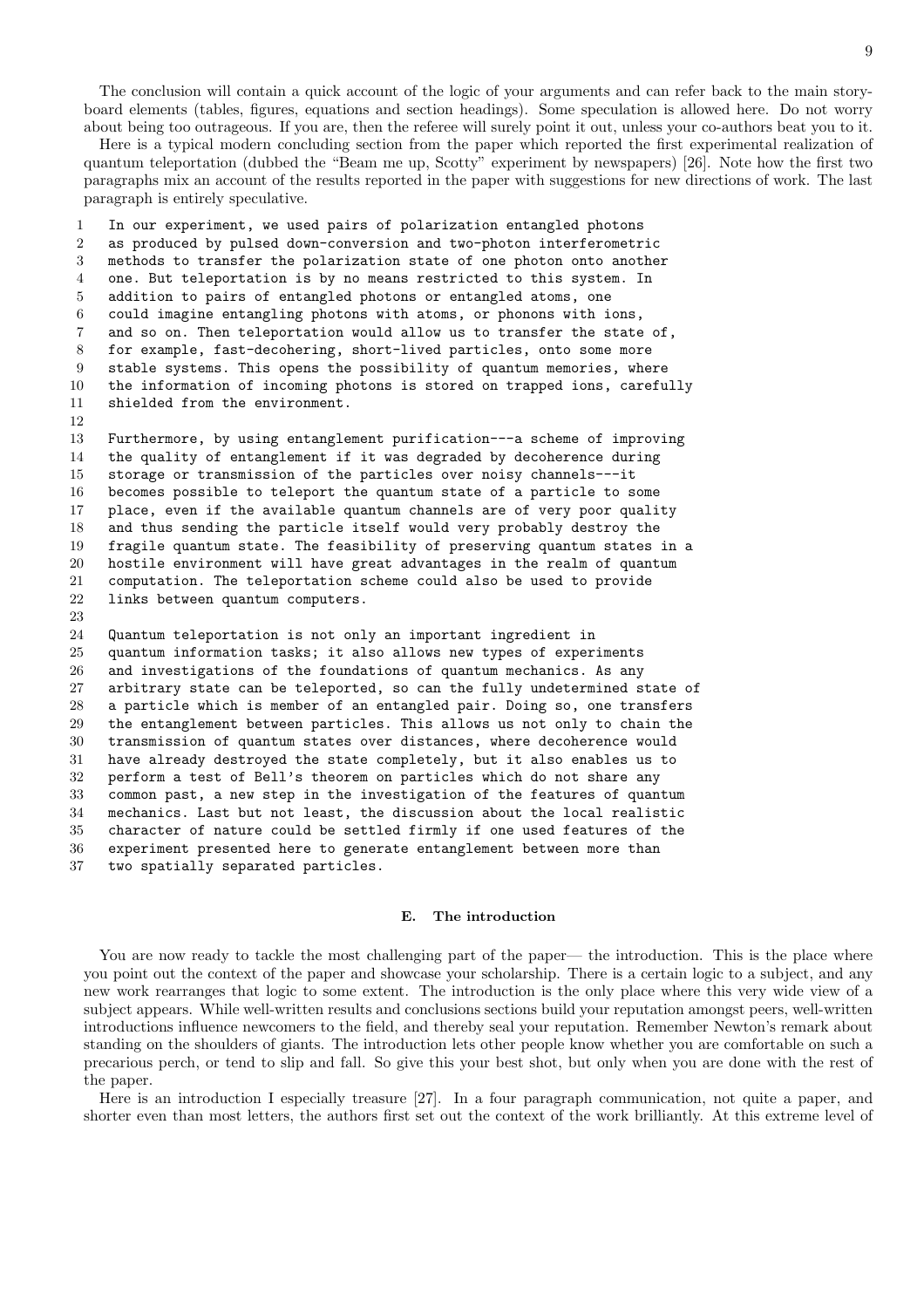compression, the distinction between an abstract and an introduction blurs, but this paragraph does a wonderful job of both.

- 1 In a paper under this title which has recently appeared, we have
- 2 described and discussed observations which have led us to the conclusion
- 3 that the light quantum possesses an intrinsic spin equal to one Bohr
- 4 unit of angular momentum. In the four weeks which have elapsed since
- 5 that paper was put into print, the experimental technique has been much

6 improved in the direction of attaining greater precision. It appears

- 7 desirable forthwith to report our newer results, which confirm the
- 8 conclusion stated above.

## IV. SUMMARY

There are many ways to approach the writing of a paper. Here I have set out a top-down method of writing a paper by successive expansion of a core argument. The process starts by putting down a very compressed account of the paper in the form of an abstract and a title. This is followed by an expansion of the argument into a story-board, which consists of the main results to be displayed in the paper. These elements together comprise the plan of the paper. Such a plan is easily adapted to the job of creating a seminar presentation, and is almost exactly the presentation itself.

The plan is then expanded into the paper using the same top-down method by filling in captions, links in the arguments which lead between the elements of the story-board and so on, until all the steps in the argument are either written down in detail or delegated to cited papers. This leaves the writing of the conclusions and the introduction, about which I say a few words.

The inverse process of reading a paper is one I have named deconstruction. It consists of orienting yourself by the abstract and title and using these to extract a story-board from a paper. Just as a story-board of your own paper needs little expansion to make a seminar, the story-board of someone else's paper is also almost enough material to make a seminar out of. Once a story-board is extracted for a paper being read, it becomes clear which parts of the argument are general background knowledge in the field, and which are specific advances due to the paper under study. Practice in deconstruction of papers is an essential skill for any scientist.

To repeat, a top-down methodology is very well suited for writing papers. Various parts of papers have very formal structures, which have been described in this manual. A central process in the reading and writing of papers is the creation of a story-board. This is hidden structure in a paper, which is elaborated while writing, and needs to be discovered when reading.

#### Appendix A: The parts of a paper

A full-length research paper consists of the following elements, listed in the order in which they appear—

- 1. The title, which is a short description of the subject of the paper.
- 2. A list of authors and their affiliations. In this manual I do not discuss this aspect of the paper.
- 3. The abstract, which is a short outline of the argument of the paper. It contains a brief description of the context of the work, the methods used and the major conclusions reached.
- 4. Classification keys used for electronic information retrieval, such as report Numbers, keywords or formal index items, for example, PACS (Physics and Astronomy Classification Scheme) numbers. These are becoming less important as algorithms for extracting these elements directly from the paper improve.
- 5. The body of the paper, which is divided into several sections. Usually
	- (a) The introductory section, which is a short survey of the field, whose purpose is to outline the context in which the work is being reported.
	- (b) The definitions and methods sections, which present detailed definitions and describe clearly, completely, but concisely, the methods used in the work. The two sections may be merged into one if either is short enough.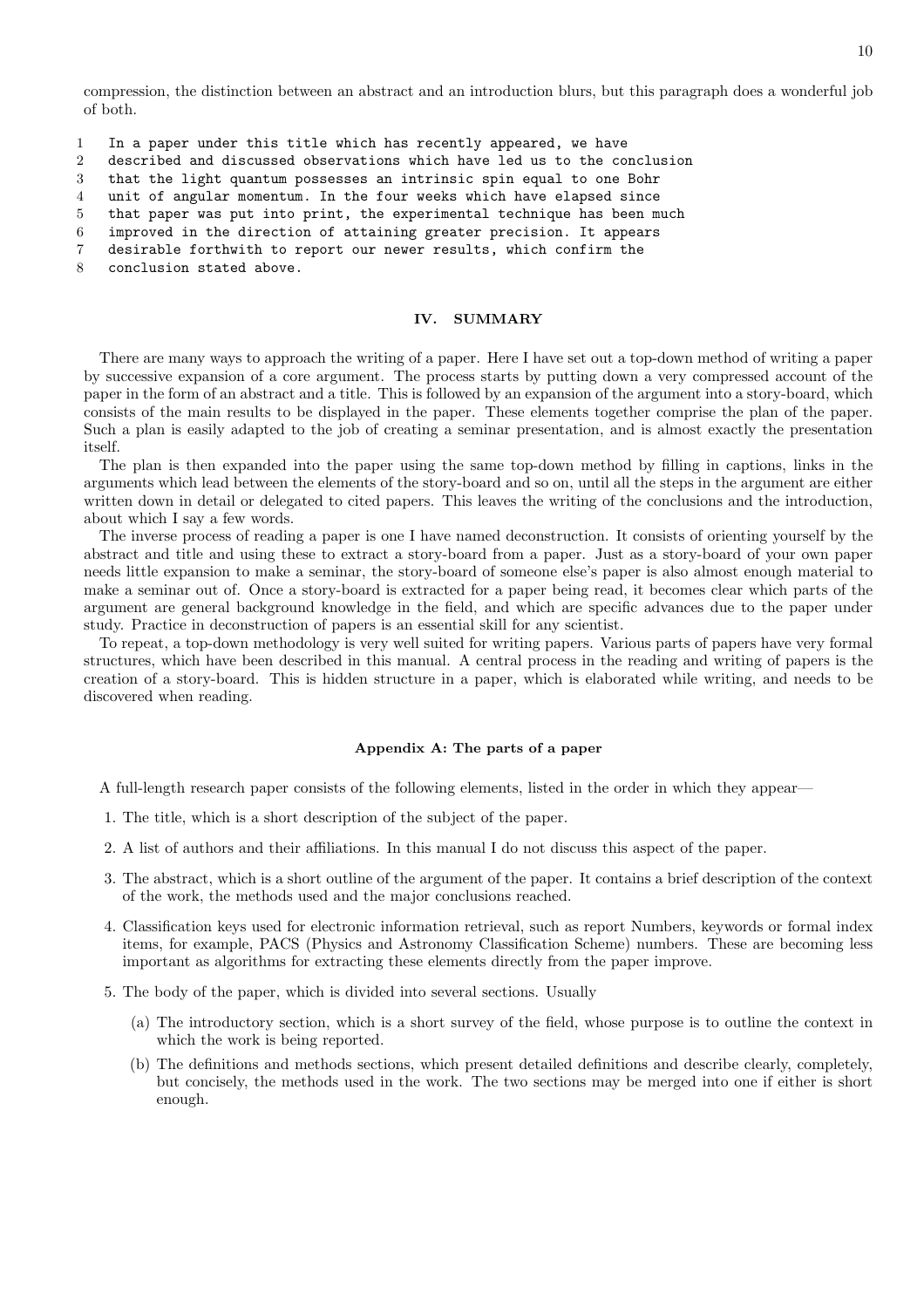- (c) The results section, which should normally display and state the results with objectivity and the minimum of interpretation (a task which is delegated to the conclusions).
- (d) The conclusions, which gives a brief outline of the conclusions reached, places them into context of previous knowledge, and may speculate on new directions opened out by the work.
- 6. Acknowledgements, if any. It is often necessary to acknowledge grants and funding bodies. There is no discussion of this aspect of papers in this manual.
- 7. The list of citations, cross linked into the body of the paper.

# Appendix B: Style

The style of a paper is eventually your own, but most journals impose some constraints. While some of these constraints vary from one journal to another, here are some points which are very common—

- 1. The language used should be simple in order to reach far in space and time. English is the common language of science in our era, and therefore used by scientists with different levels of skill in the language.
- 2. Discussions are not descriptions. When you present the discussion of a result, it should not merely be a description of a graph which is presented. Ruthlessly remove such sentences. Consider what more you have to say.
- 3. Avoid the subjective. If you are unsuccessful with an approach, simply say that, instead of "We felt method A is unsuitable". If you have an argument that method A is indeed unsuitable, then give it. But do not express your feelings about the method.
- 4. Delete adjectives. After giving vent to your elation by writing "Exciting conclusions about X were reached", quietly go back and delete the word "exciting". The most prestigious journals will actually do this for you if you don't have the heart to.
- 5. The passive voice was once widespread, but its dominance is eroding. "We observed that  $\cdots$ " is more modern than "It was observed that  $\cdots$ ". If you are uncomfortable with the singular "I observed that  $\cdots$ ", do not erroneously substitute "we" for "I". Instead, consider moving to the passive voice.

Style manuals of many journal are publicly available [28].

- [2] This is an extrapolation of a method developed to communicate with computers in N. Wirth, Comm. ACM, 14 (1971)
- 221.
- [3] While this word and the process it describes may have some superficial similarity to the sense in which it is used in literary criticism, the aim here is different. For a partial explanation of the meaning that this term has in criticism, see Letter to a Japanese Friend by J. Derrida in Derrida and differance, by D. C. Wood and R. Bernasconi, Northwestern University Press, 1988 (also available at http://lucy.ukc.ac.uk/Simulate/Derrida deconstruction.html)
- [4] See, for example, the Rice biolabs manual: http://www.ruf.rice.edu/ bioslabs/tools/report/reportform.html
- [5] A. Bonnin et al., Nature, 472 (2011) 347.
- [6] P. Astier et al., eprint astro-ph/0510447.
- [7] T. Matsui and H. Satz, Phys. Lett. , B 178 (1987) 41.
- [8] M. Kobayashi and T. Maskawa, Prog. Theor. Phys. , 49 (1973) 652.
- [9] S. Weinberg, Phys. Rev. Lett. 19 (1967) 1264.
- [10] W. R. Morrison and L. M. Smith, J. Lipid Res., 5 (1964) 600.
- [11] J. Maldacena, Adv. Theor. Math. Phys., 2 (1998) 231.
- [12] S. Perlmutter et al., Astrophys. J. 517 (1999) 565.
- [13] J. D. Watson and Crick, Nature, 171 (1953) 737.
- [14] R. P. Feynman, Phys. Rev. 76 (1949) 769.
- [15] B. Carter, Phys. Rev. 141 (1966) 1242.
- [16] K. G. Wilson, Phys. Rev. , D 10 (1974) 2445.
- [17] P. G. de Gennes, J. Chem. Phys., 55 (1971) 572.
- [18] N. Metropolis et al., J. Chem. Phys., 21 (1953) 1087.

<sup>[1]</sup> S. Arrhenius, Phil. Mag. and J. Sci., Ser 5, 41 (1896) 237, has recently become a widely read reference in climate science.